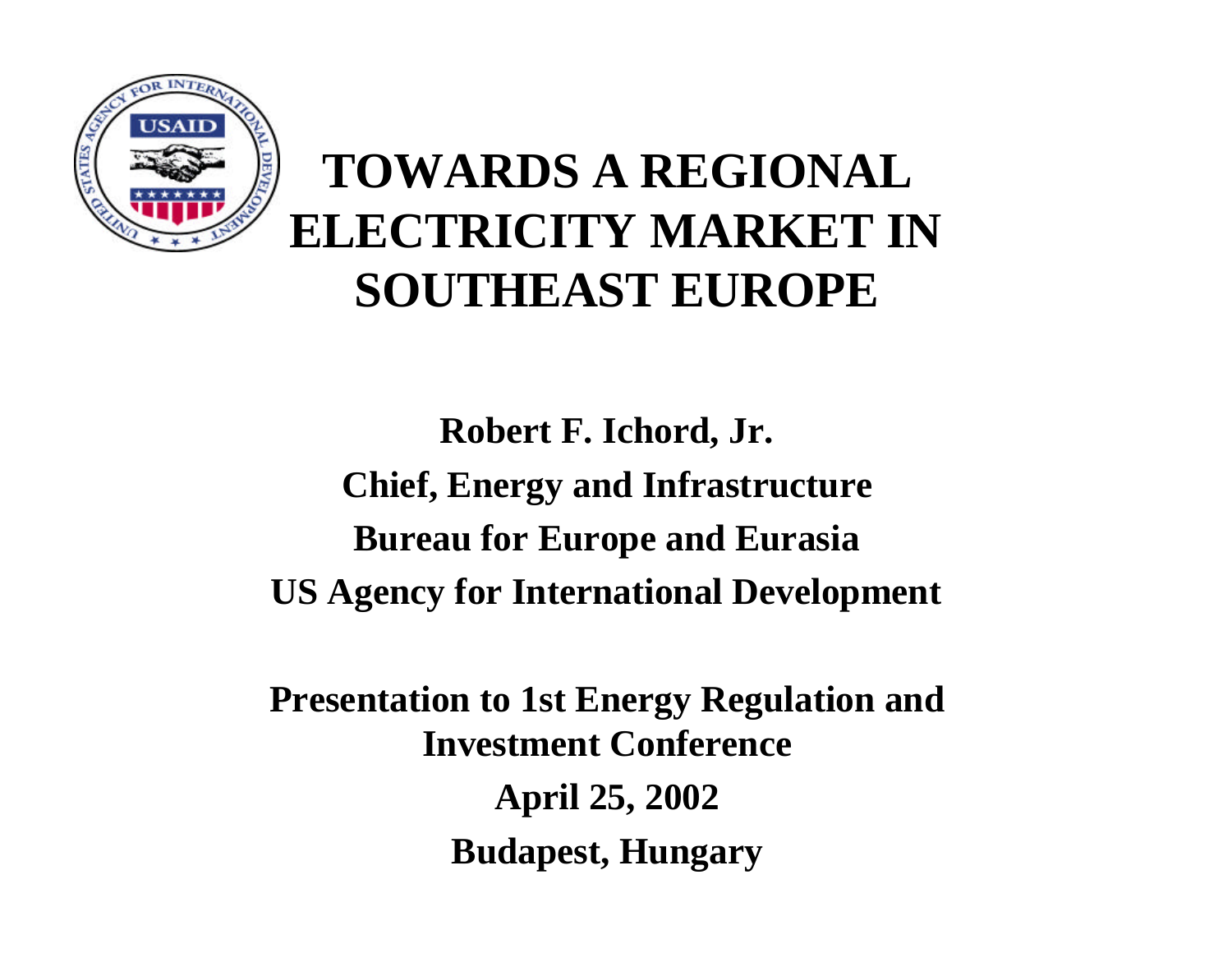#### **Historical Evolution**

- **Balkan Interconnection Working Group**
- **Phare Regional Study(1998-1999)**
- **Thessaloniki Declaration(September 1999)**
- **SUDEL Working Group(Ongoing)**
- **SECI Electricity Interconnection Working Group(1995-Present)**
- **Romania/Bulgaria Synchronous Tests with UCTE (2001)**
- **Southeast Europe Regulatory Forum (December 2000)**
- **Stability Pact -- Table II Transport and Energy Strategy (Sept. 2001)**
- **EU Relaunch of REM Initiative (March 2002)**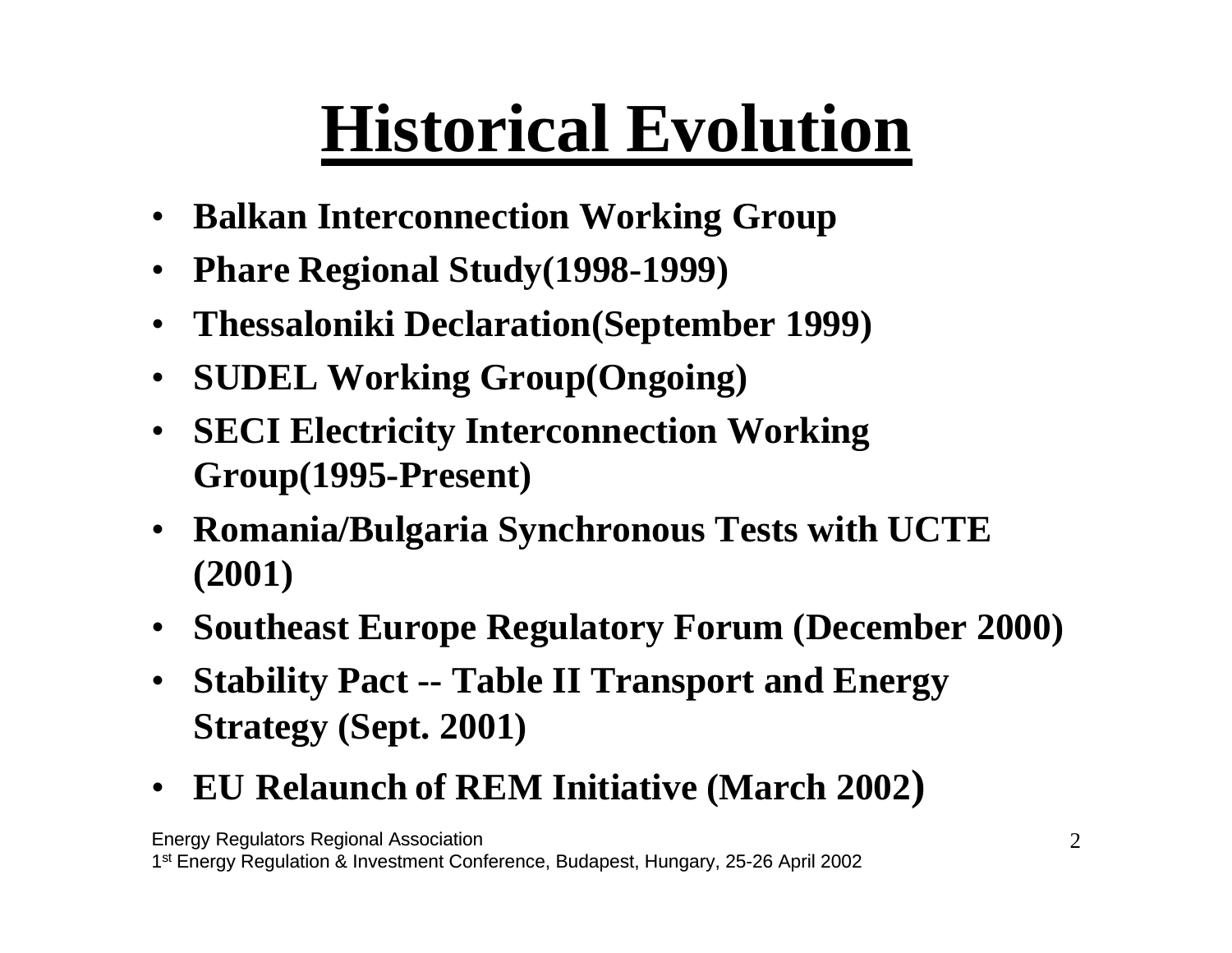## **Regional Characteristics**

- **Small Markets -- Limited Demand Growth**
- **Mix of Thermal, Hydro and Nuclear**
- **Important environmental and safety concerns**
- **Transmission System Damage Due to Wars**
- **Varying Status of Restructuring and Regulatory Development**
- **Limited Private Sector Investment**
- **Payments Problems in Serbia, Montenegro, and Albania**
- **Winter Peak Problems Due to Electricity Use for Heating**
- **Limited Gas Distribution Networks**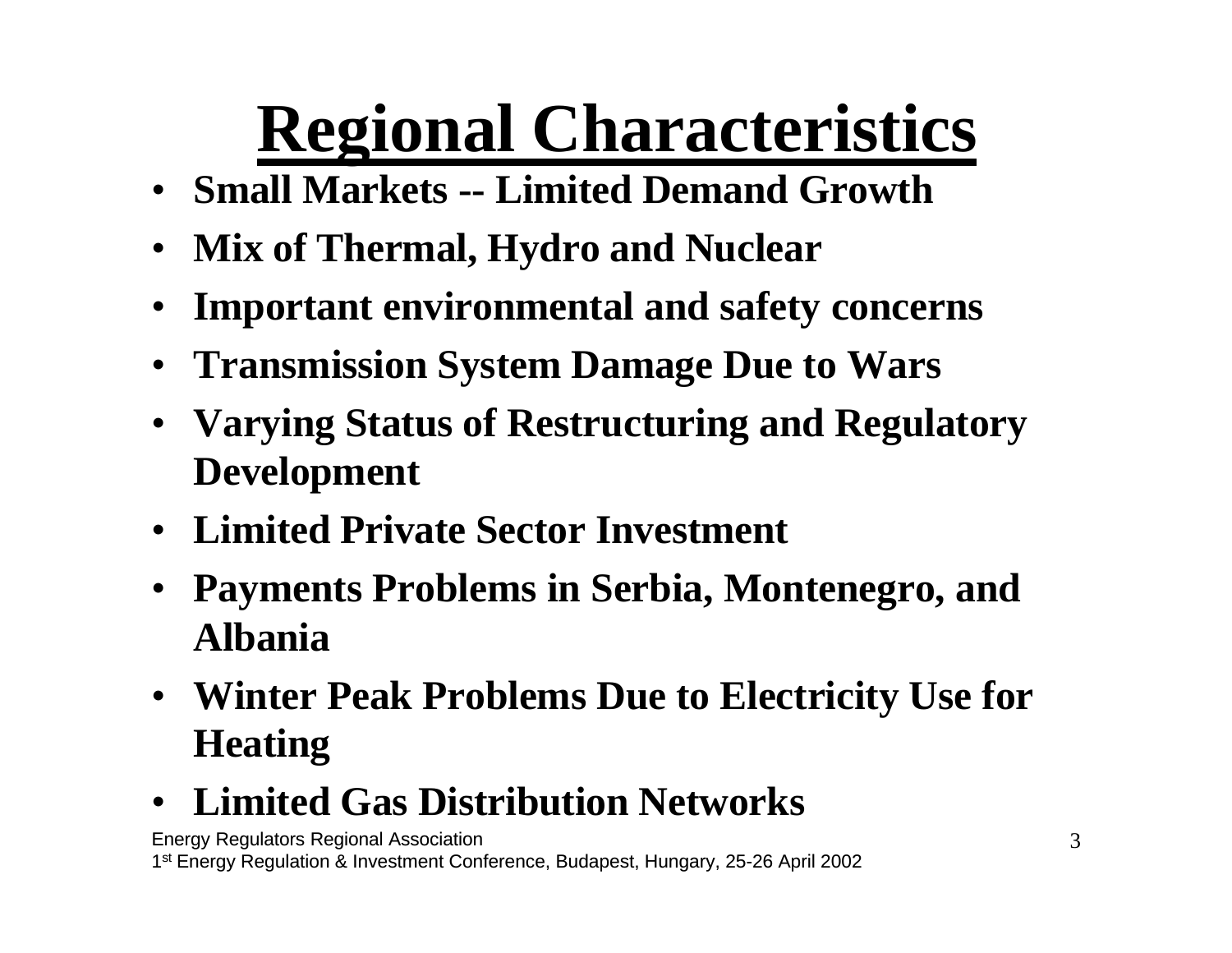## **Reform Indicators**

- Adequate Legal Framework
- Independent Regulatory Agency and Tariff Rationalization
- Utility Unbundling and Commercial Operations
- Market Design and Rules in Place and Clear Financial Settlements System
- Privatization Strategy, Actual Sales and Openness to Foreign Investment and IPPs
- Commitment to Regional Market Development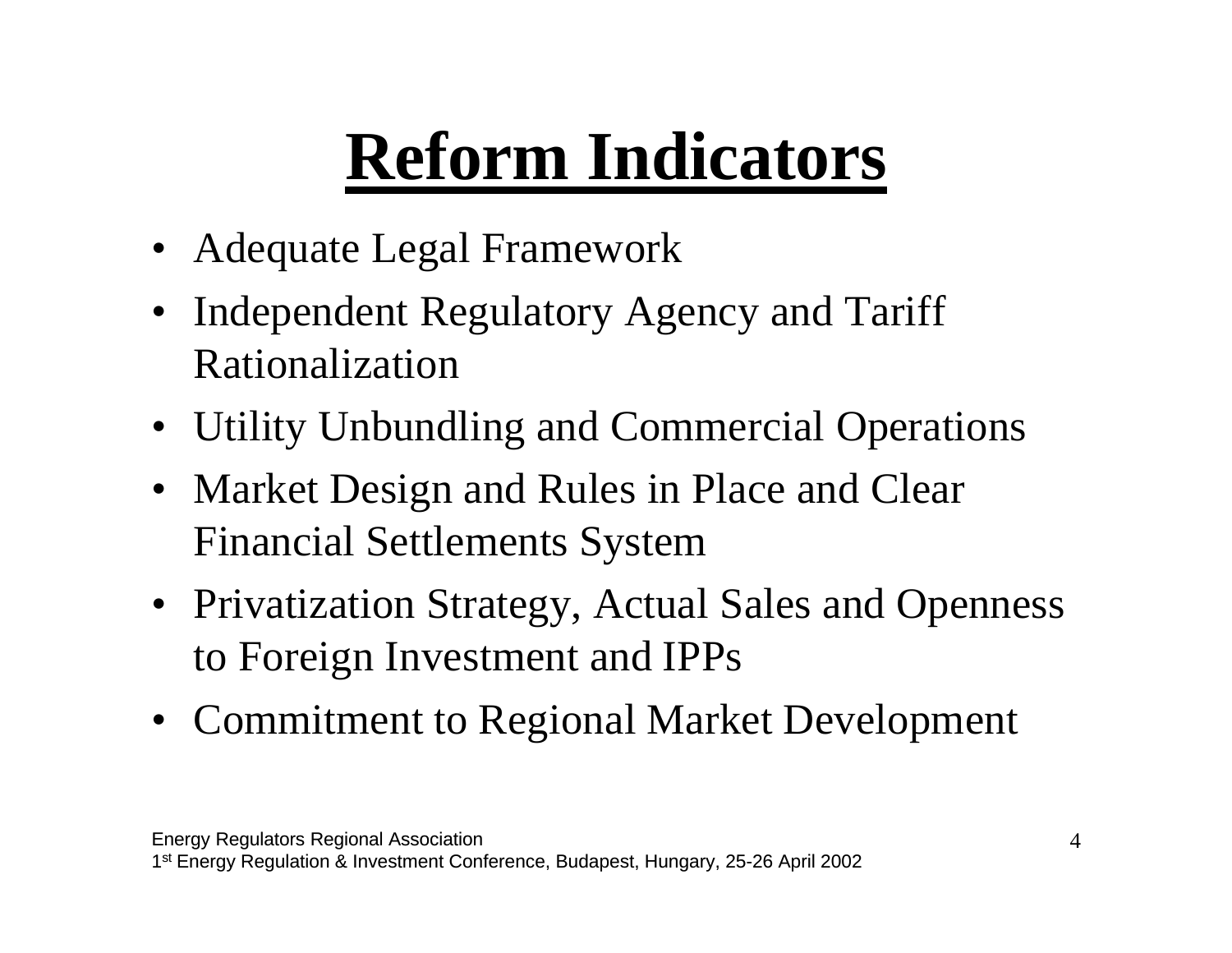### **Status of Laws**

- Albania: New Law is Planned
- Bosnia and H.: State Law Passed and Entity Laws in Draft
- Bulgaria: New Law is Planned
- Croatia: Laws Passed
- FYR Macedonia: Draft Approved by Government and Submitted to Parliament
- Montenegro: Draft Law Prepared
- Romania: Ordinances and Laws
- Serbia: Draft Law under Discussion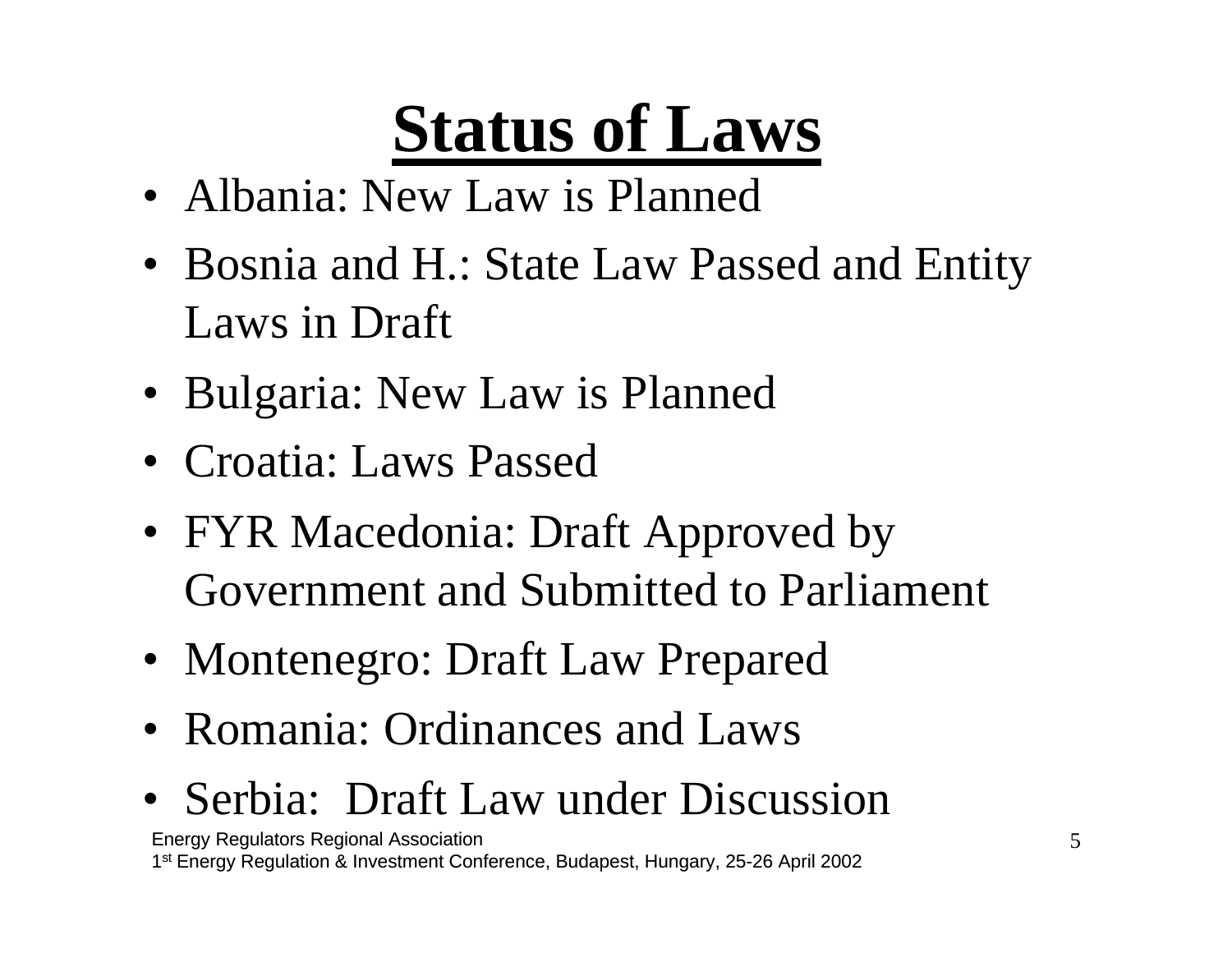## **Status of Energy Regulatory Agencies**

- Albania: Operational but needs strengthening
- Bosnia and H.: State Agency Approved in State Law for Transmission; Regulators for genco/disco and retail tariffs proposed in Entity Laws
- Bulgaria: Operational -- recent tariff authority
- Croatia: Recently legally charted
- FYR Macedonia: Proposed in Draft Law
- Montenegro: Proposed in Draft Law
- Romania: ANRE is fully operational
- Serbia: Proposed in Draft Law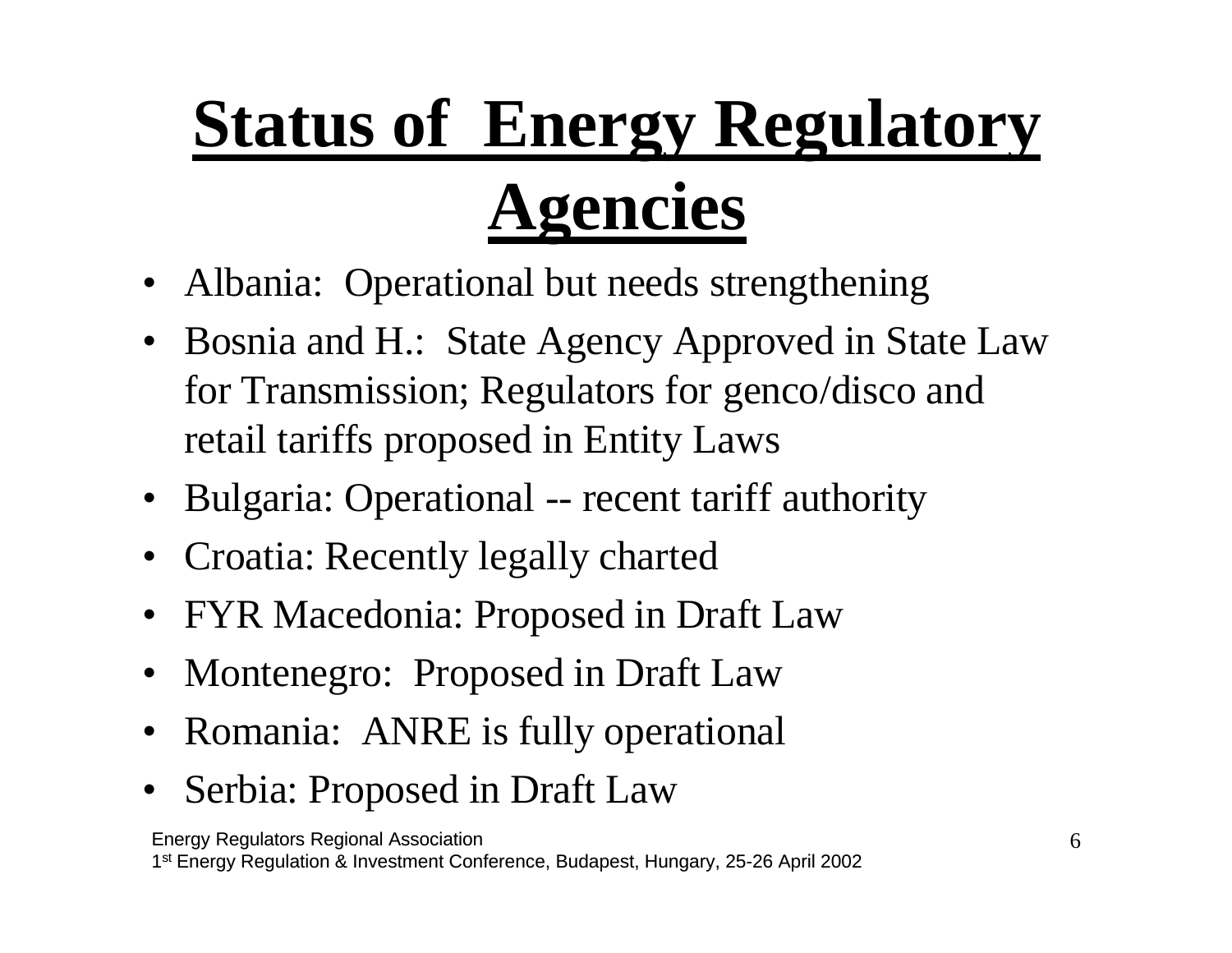## **Status of Utility Unbundling**

- Albania: Proposed in New Energy Policy
- Bosnia and H.: Proposed in USAID Restructuring and Privatization Study
- Bulgaria: Legal Unbundling Implemented
- Croatia: Planned Under Electricity Market Law
- FYR Macedonia: Study Underway
- Montenegro: Functional vs. Legal Unbundling being considered
- Romania: Full legal unbundling implemented
- Serbia: Functional Unbundling Proposed Initially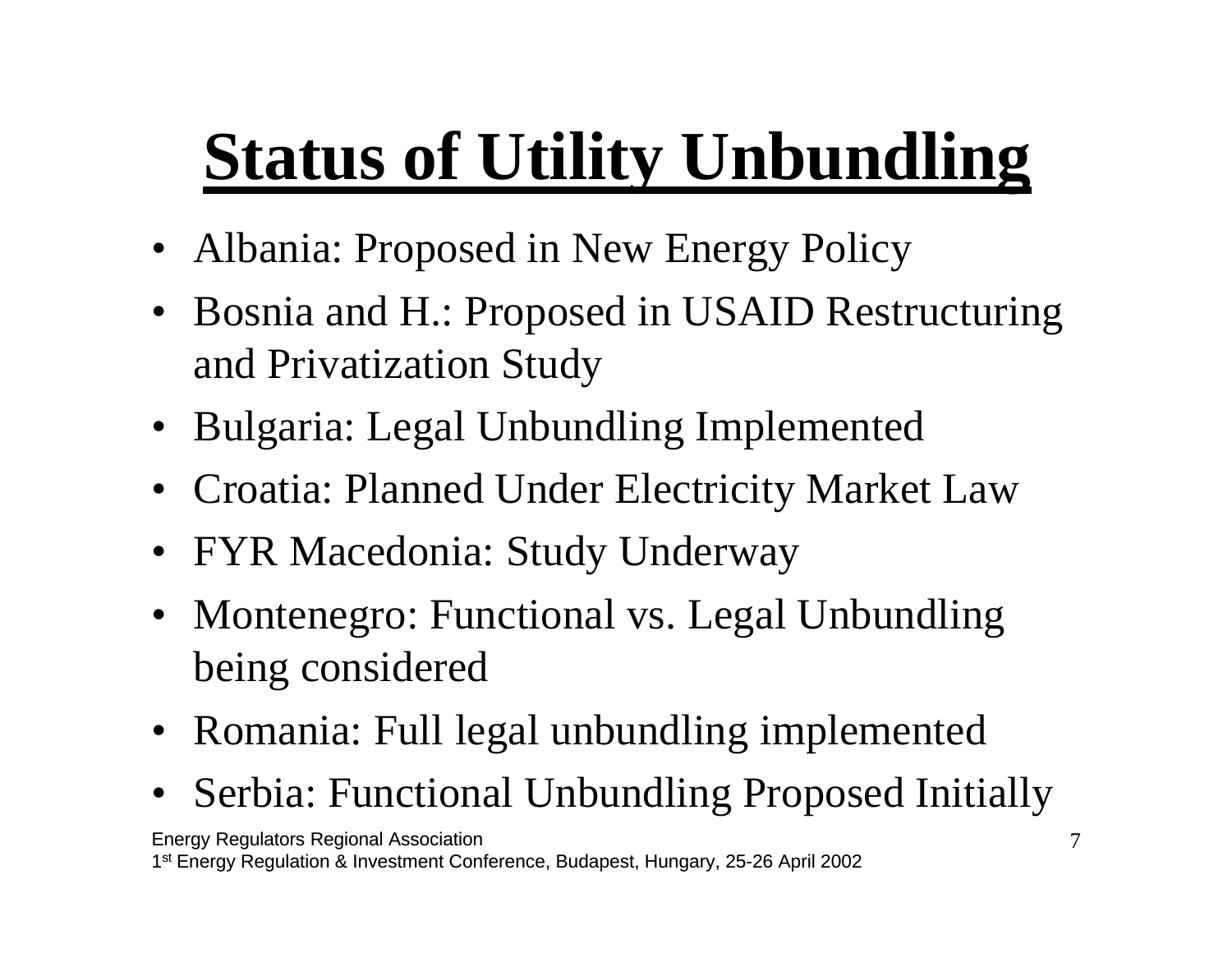# **Status of Market Rules and**

## **Financial Settlements**

- **Albania: Integrated Utility -- State Subsidies and Payments for Imports/external finance**
- **Bosnia and H.: Three ethnic-based utilities -significant lack of financial transparency**
- **Bulgaria: Single buyer system; proposed revision**
- **Croatia: Integrated Utility**
- **FYR Macedonia: Integrated Utility**
- **Montenegro: Integrated Utility -- State subsidies/external finance**
- **Romania: Regulated Third Party Access (33% market opening); State heat subsidies**
- **Serbia: Integrated utility -- State Subsidies/external finance**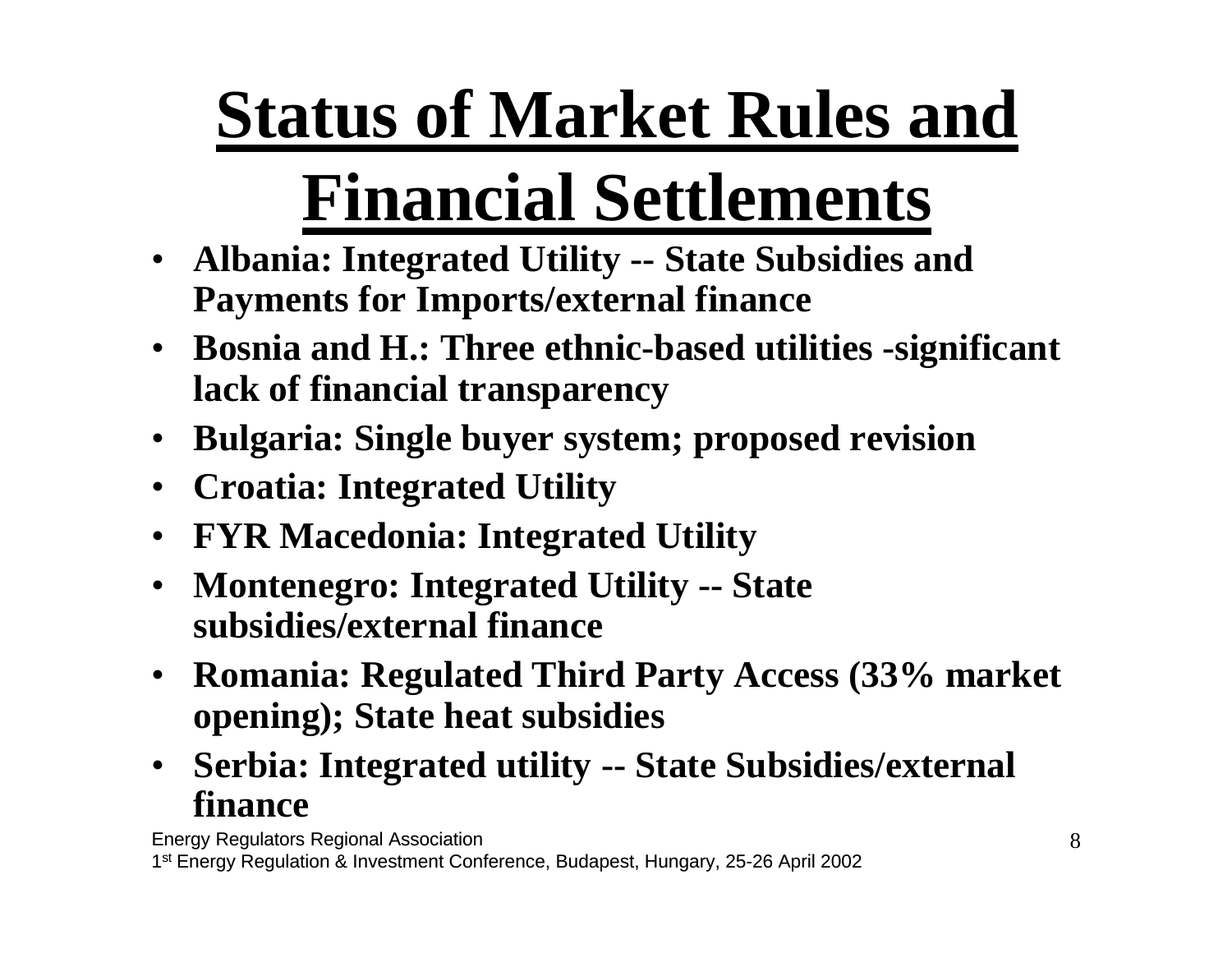#### **Status of Privatization**

- **Albania: Envisioned in New Draft Energy Policy After Unbundling and Financial Improvements**
- **Bosnia and H.: USAID Study completed; policy to attract strategic investors and transparent process**
- **Bulgaria: Distribution companies privatization planned in 2002; several major IPP with PPAs;**
- **Croatia: Policy statement on privatization of generation with majority State shares**
- **FYR Macedonia: Meinl Capital Contract to Gov. for ESM Privatization**
- **Montenegro: Policy is to Privatize -Aluminum Plant Issue**
- **Romania: Plans to privatize two distribution companies; USAID study on generation privatization**
- • **Serbia: No immediate plans to privatize EPS**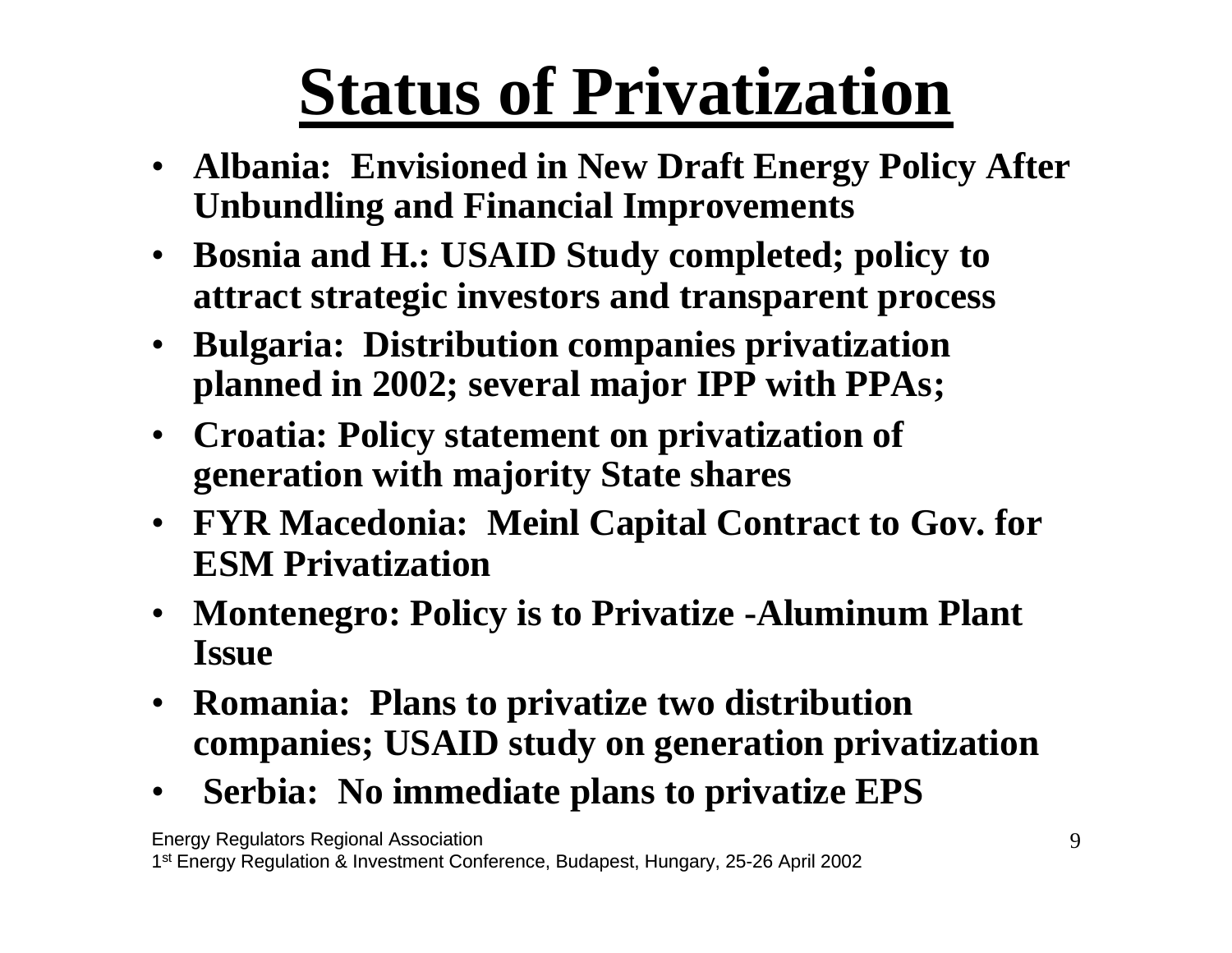#### **Factors in Developing REM**

- **Institutional and Regulatory** : Governance; Legal Authority and Harmonization; Management of Key Functions; Role of Ministries, Regulators, TSOs, Traders and Eligible Customers
- **Economic and Commercial**: Role of Traders; Transmission Tariffs, Congestion and Grid Access; Coordination of Market Opening; Contracts, Accounting and Settlements; Ancillary Services
- **Teleinformation, Accounting, and Security:** UCTE Requirements; Modernization Investments; CENTREL model; SUDEL reintegration
- Energy Regulators Regional Association 1<sup>st</sup> Energy Regulation & Investment Conference, Budapest, Hungary, 25-26 April 2002 10 • **Transmission System Rehabilitation, Upgrading and Expansion:** SECI analysis; Croatia/Bosnia projects; Bulgaria/Macedonia 400kv interconnection; issue of Turkish participation; supply/demand and Bulgaria nuclear plant closures; Liev/Burshtin Island and Russian imports.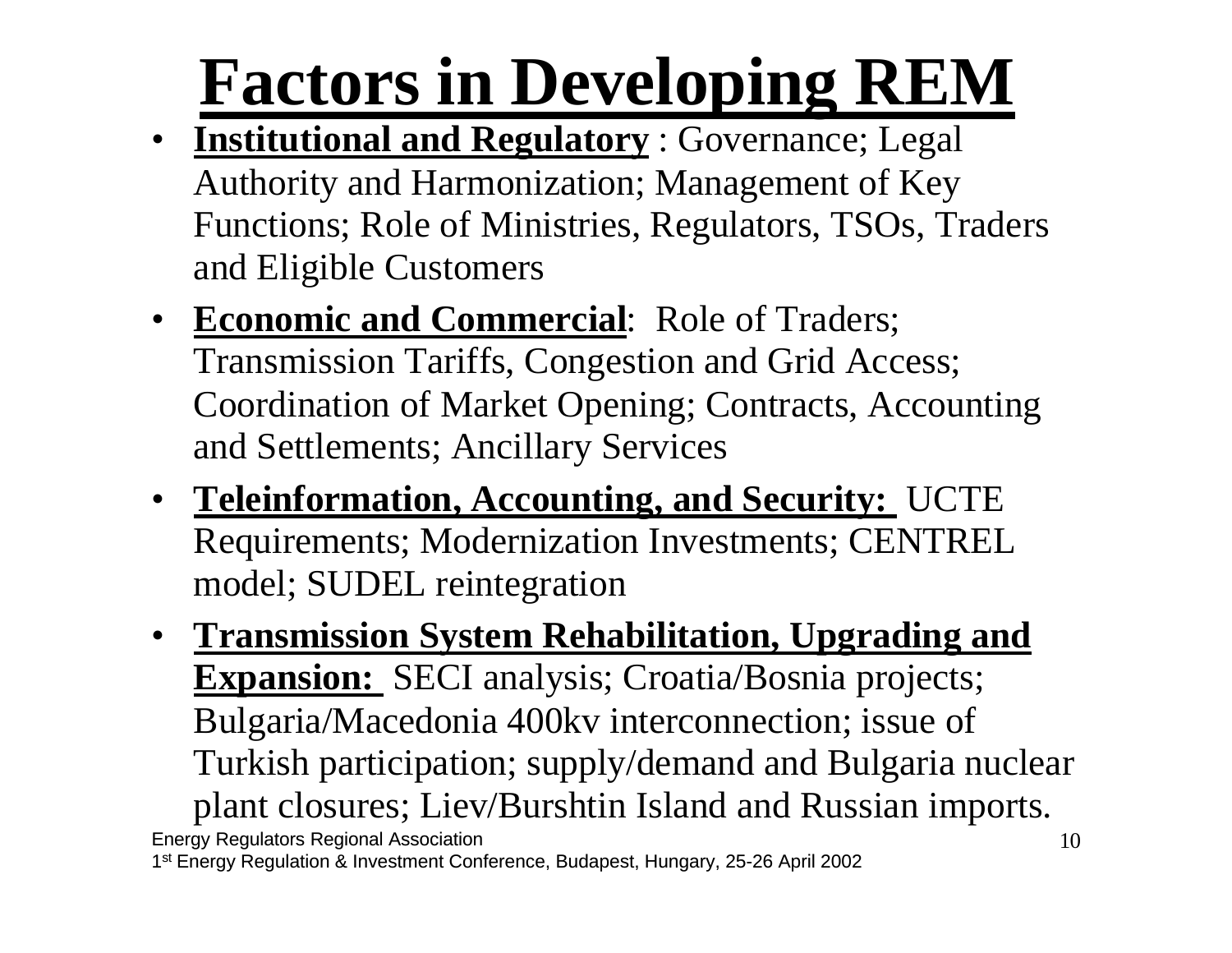